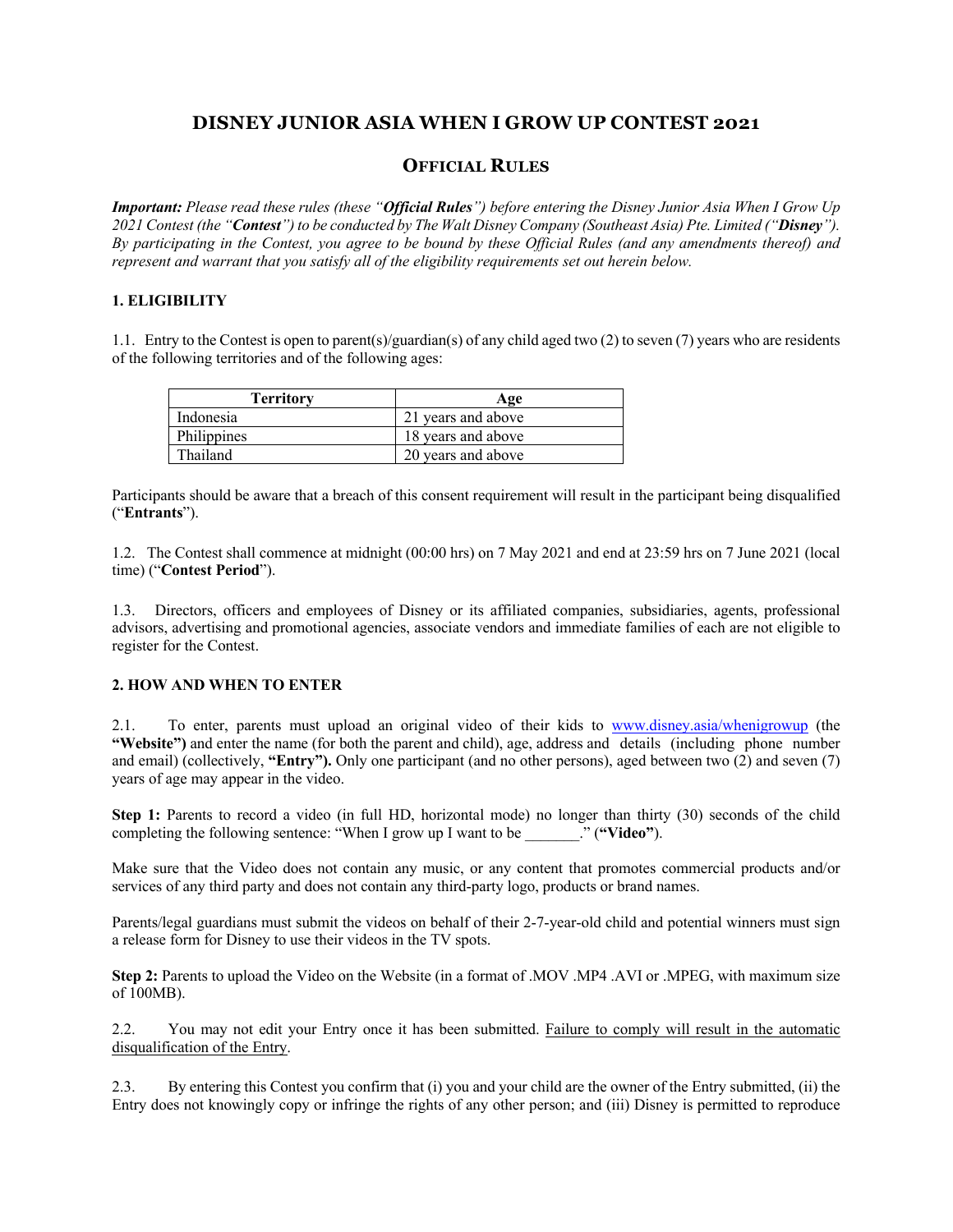and use the Entry submitted by you, on-air on its channels/networks and on-line on its social media platforms, anywhere in the world and without a time limit in order to carry out the Contest and select winners and for any and all related promotional purposes to promote the Contest and to promote Disney (including any partner sponsor).

2.4. Disney reserves the right not to accept Entries which are technically unacceptable, contain inappropriate material or breach any of these terms and conditions. Disney reserves the right to choose a short-list of Entries and publish these winners on the Official Account. Publication of any Entry does not mean that you have won.

2.5. All valid competition entries and/or shortlisted entries will be reviewed by a panel of judges and the winning Entries shall be selected by a panel of judges and the judges shall have the sole and absolute discretion to decide on the award of each prize. Judges will consist of personnel from the production teams of the Disney Junior channel. Entries will be judged based on merit including creativity and originality of the responses in the proportions outlined as follows: (a) Creativity – 30%; and (b) Originality – 30% and (c) How articulate and engaging the child is – 40%. In case of a tie, the winner will be determined by how articulate and engaging the child is.The judges' decisions on all matters relating to the selection will be final and binding and no correspondence or objection will be entertained. The highest scoring entries based on the judging criteria will be selected as the winning Entry(s) of the Contest and shall win the Prize(s) (as defined below) ("**Winners**").

2.6. Entry by any person into the Contest will be taken as acceptance of these Official Rules. Entry by any method other than set forth in this Section 2 are void. Any use of automated or programmed methods of effecting Entry is prohibited.

2.7. The last Entry for the Contest must be submitted on the Official Account before 23:59 hrs on 7 June 2021. Each Entrant is allowed to submit only one (1) Entry. In the event of more than one (1) Entry received from the same Entrant, the earliest entry by such Entrant shall qualify for the Contest. In the event that more than one (1) entry is received from an Entrant with similar personal particulars, then the earliest post from such Entrant shall qualify for the Contest.

2.8. No music, no content that promotes commercial products and/or services of any third party, no third party logos, products or brand names and/or anything offensive in nature should be displayed in your Entry.

2.9. By participating in the Contest, each Entrant represents and warrants that he/she is not subject to any agreement or arrangement that would interfere with his/her participating in the Contest, and is granting all the rights granted under these Official Rules.

2.10. Disney shall not be responsible for failed, partial or garbled computer transmissions, or for technical failures of any kind, including but not limited to electronic malfunction or damage of any network, hardware or software. If for any reason the Contest is not capable of running as planned, including infection by computer virus, bugs, tampering, unauthorized intervention, fraud, technical failures, or other causes that corrupt or affect the administration, security, fairness, integrity or proper conduct of the Contest, Disney reserves the right, in its sole discretion, to disqualify any individual who tampers with the entry process, and to cancel, terminate, modify or suspend the Contest. Disney shall decide in its absolute and sole discretion which submissions shall be included and posted on the Official Account. No responsibility is assumed for: any error, omission, interruption, deletion, defect, delay in operation or transmission, communications line failure, theft or destruction or unauthorized access to, or alteration of, entries; or any problems or technical malfunctions of any telephone network or lines, computer online systems, servers, or providers, computer equipment, software, failure of any e-mail or electronic entry to be received on account of technical problems or traffic congestion on the Internet or at any web site, or any combination thereof, including any injury or damage to any Entrant's or any other person's computer related to or resulting from participation in or downloading any materials from the Contest.

2.11. By entering the Contest, Entrants indemnify Disney, and any of their respective parent companies, subsidiaries, affiliates, directors, officers, employees and agencies from any liability whatsoever, and waive any and all causes of action, related to any claims, costs, injuries, losses, or damages of any kind arising out of or in connection with the Contest.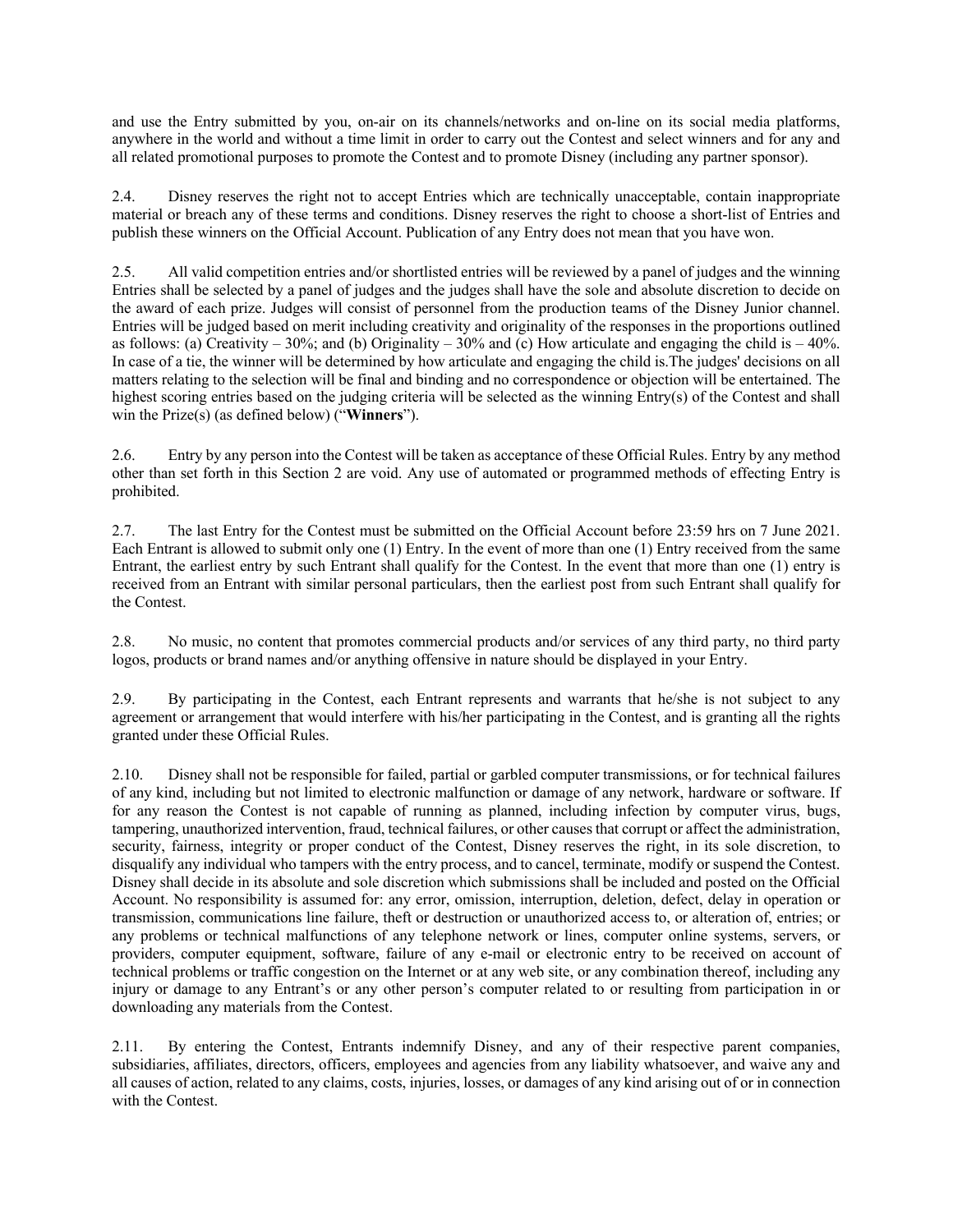## **3. PRIZE**

3.1. The Winners, as selected by a panel of Disney judges in its sole and absolute discretion, shall have their Entries featured in promotional spots (4 total spots; 7 winners/spot; 28 total winning entries ) for broadcast on-air on the (1) Disney Junior Asia channel every Friday the month of June , and (2) online on the Disney Junior Asia YouTube channel account ("Prize"). Selection of winning Entries will occur on a weekly basis, every Wednesday starting from 12 May 2021. The winning Entries from earlier rounds of selection will be used to further promote the contest to drive more entries within the Contest period (7 May to 7 June 2021).

3.2. Disney reserves the right to request: documentary proof of citizenship, residency, address and/or age of any Winner.

3.3. The judging panel will contact the winners via email.

#### **4. Not used**

## **5. PERSONAL INFORMATION**

5.1. Your participation in this Contest is conditional upon you consenting to The Walt Disney (Southeast Asia) Pte. Limited and its affiliated companies and business units (collectively, "WDSEA Group") collecting, using, disclosing, transferring and processing your personal data for the following purposes: (i) to administer the Contest and choose the winner; and (ii) consumer research, promotional and marketing purposes.

5.2. We may share your personal data with affiliates of the WDSEA Group or with other third parties for administrative and business purposes, or for cross-promotion. This may involve the storage, use, disclosure or other processing, or transfer of your personal data out of Singapore. Third parties receiving your personal data will be bound by requirements under the Personal Data Protection Act 2012 in relation to your personal data.

5.3. By participating in this Contest, you consent to the collection, use, disclosure, transfer and processing of your personal data for the purposes listed above.

5.4. If you would like to know more about how we process your personal data, how to withdraw consent or contact our Data Protection Officer, please visit our Privacy Policy available on our website on http://home.disney.com.sg/.

### **6. DISCLAIMER**

6.1. Disney, all participating sponsors and any of their respective parent companies, subsidiaries, affiliates, directors, officers, professional advisors, employees and agents shall not be responsible or liable for:

(a) Any problem, loss or damage of whatsoever nature suffered by any party due to any delay and/or failure (including lost entries) in registering for or participating in the Contest as a result of any communication error, interruption, human error and/or failure by Disney and/or any third party;

(b) Any problem, damage or loss of whatsoever nature to any person, resulting from his/her participation in the Contest;

(c) Any error (including without limitation error in notification of eligible Entrants or Prize Winners), omission, interruption, deletion, defect, delay in operation or transmission, communications line failure, theft, destruction, alteration of, or unauthorized access to entries, or entries lost or delayed whether or not arising during operation or transmission; or

(d) Any changes made by Disney or any third party suppliers or sponsors.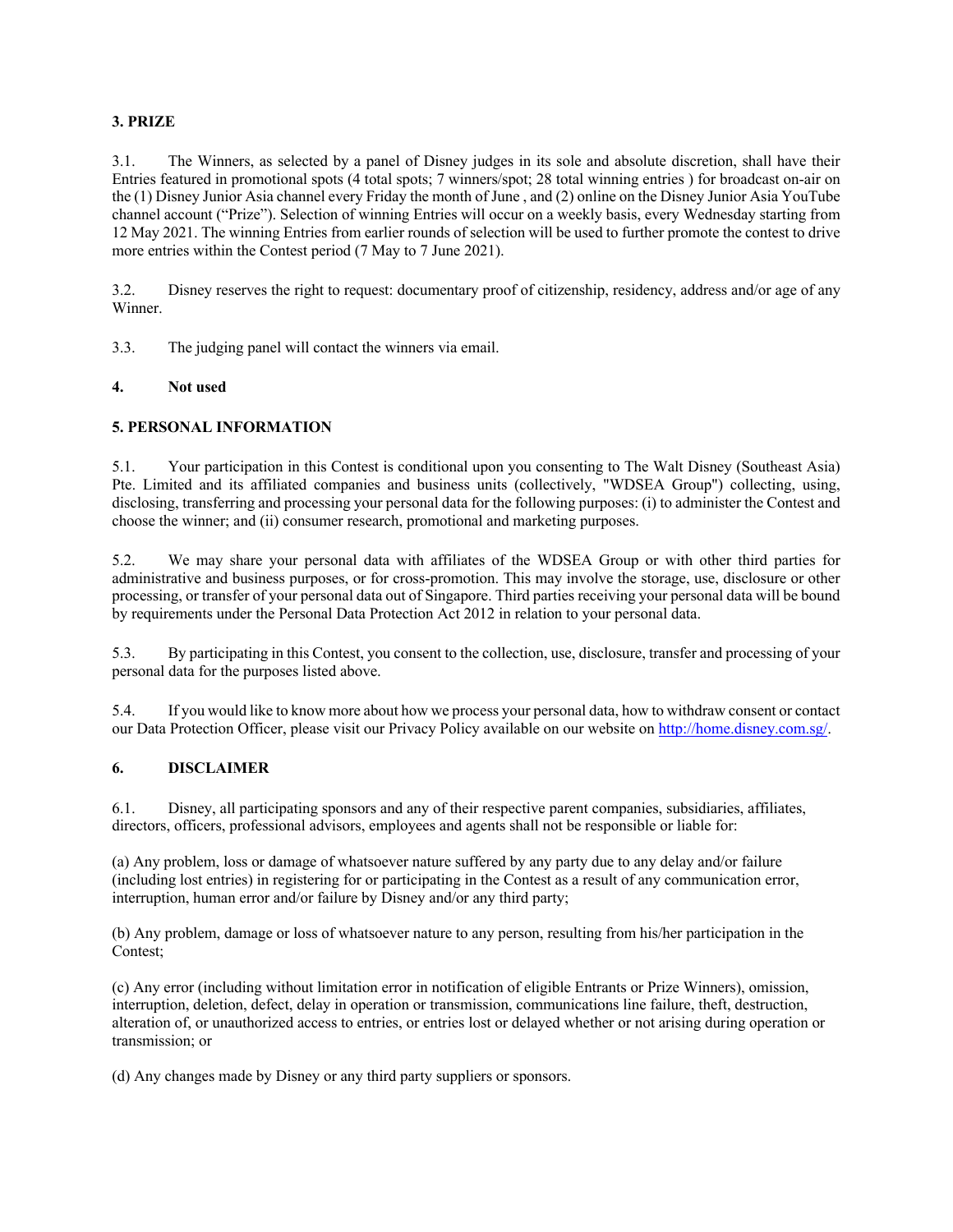6.2. To the fullest extent permitted by law, Disney and its associated companies and agents exclude responsibility and all liabilities arising from any postponement, cancellation, delay or changes to the prize details beyond Disney's reasonable control and for any act or default of any third party supplier.

## **7. CONDITIONS OF ENTRY**

7.1. By entering the Contest, each Entrant agrees to be bound by these Official Rules and by decisions of Disney, which are final as to all Contest-related matters.

7.2. By entering this Contest and/or accepting any Prize you may win, you agree that: [a] you have all rights, permissions and consents necessary to grant the rights to Disney as expressed herein; [b] you will abide by and be bound by the Official Rules and Disney's decision and Privacy Policy; [c] you release and hold harmless Disney, their officers, directors, shareholders, employees, agents or representatives (individually and collectively, "**Releases**") from any and all liability for claims, injuries, losses or damages of any kind, including without limitation, death and bodily injury, resulting, in whole or in part, directly or indirectly, from the awarding, delivery, acceptance, use, misuse, possession, loss or misdirection of any Prize; participation in the Contest or any Contest-related activity or from any interaction with, or downloading of, computer Contest information; [d] prize is awarded "AS IS" and WITHOUT WARRANTY OF ANY KIND, express or implied (including, without limitation, any implied warranty of merchantability or fitness for a particular purpose) and the Releases do not make any representation, warranty or guarantee, express or implied, relating to the Contest or prize; [e] a Winner's acceptance of any prize constitutes the grant to Disney and assigns of an unconditional right to use winner's name, address (city and state only), voice, likeness, photograph, biographical and prize information and/or statements about the Contest for any programming, publicity, advertising and promotional purposes without additional compensation, except where prohibited by law; [f] in the event viruses, bugs, unauthorized human intervention, Acts of God, acts or regulations of any governmental or supra-national authority, war, national emergency, accident, fire, riot, strikes, lock-outs, industrial disputes, acts of terrorism or other matters beyond the Disney's reasonable control, corrupt, prevent or impair the administration, security, fairness or proper play of the Contest, so that it cannot be conducted as originally planned, except where prohibited by law, Disney has the right, in its sole discretion, to modify these Official Rules or to cancel, modify, terminate or suspend the Contest; and in such event, to select Winner by such method as Disney in its sole discretion shall consider equitable; [g] the Releases are not responsible for typographical or other errors in the offer or administration of this Contest, including but not limited to: errors in the advertising, Official Rules, selection and announcement of the Winner, and distribution of the prize; [h] any portion of any prize not accepted or used by a Winner will be forfeited; [i] the Releases are not responsible for any inability of a Winner to accept or use a prize (or any portion thereof) for any reason; [j] the Disney has the right, at any time and at its sole discretion, to disqualify any individual it suspects to be doing any of the following: (i) tampering or attempting to tamper with the entry process or the operation of the Contest or the Application; (ii) violating the Rules; (iii) violating the terms of service, Privacy Policy or other terms, conditions of use and/or general rules or guidelines of any Contest property or service; (iv) acting in an unsportsmanlike or disruptive manner, or with intent to annoy, abuse, threaten or harass any other person or (v) for any other good cause as determined solely by the Disney; [k] Disney has the right to lock out an Entrant whose eligibility is in question or who has been disqualified or is otherwise ineligible to enter the Contest; [1] since any attempt by any individual to damage the Application or undermine the legitimate operation of this Contest or the Application is a violation of these Official Rules as well as criminal and civil laws, and should Disney believe or become aware that such an attempt has been, is being, or will be made, it has the right to seek remedies and damages from any responsible individuals to the fullest extent permitted by law, including without limitation criminal prosecution; [m] [Intentionally deleted]; [n] all disputes, claims and causes of action at law or in equity ("Claims") shall be resolved individually, without resort to any form of class action; [o] all Claims, judgments and awards shall be limited to actual out-of-pocket costs incurred, but in no event include attorneys' fees, and under no circumstances will any Entrant be permitted to obtain awards for, and hereby waives all rights to claim, punitive, incidental, special, consequential damages and any other damages, other than for actual out-of-pocket expenses and waives all rights to have damages multiplied or otherwise increased; [p] Disney has the right to modify prize award procedures at its sole discretion; [q] the Releases are not responsible for the cancellation, postponement or unavailability of the prize, and if such occurs, the prize will be substituted with a prize of equal or greater value; [r] the Releases are not responsible for any changes to any Website function that may interfere with the Contest or your ability to timely enter; [s] your decision to upload a photo using this hashtag constitutes acceptance of Disney's global terms of use found at Disneytermsofuse.com, and [t] Releases are not responsible for any failure of delivery of winner notification.